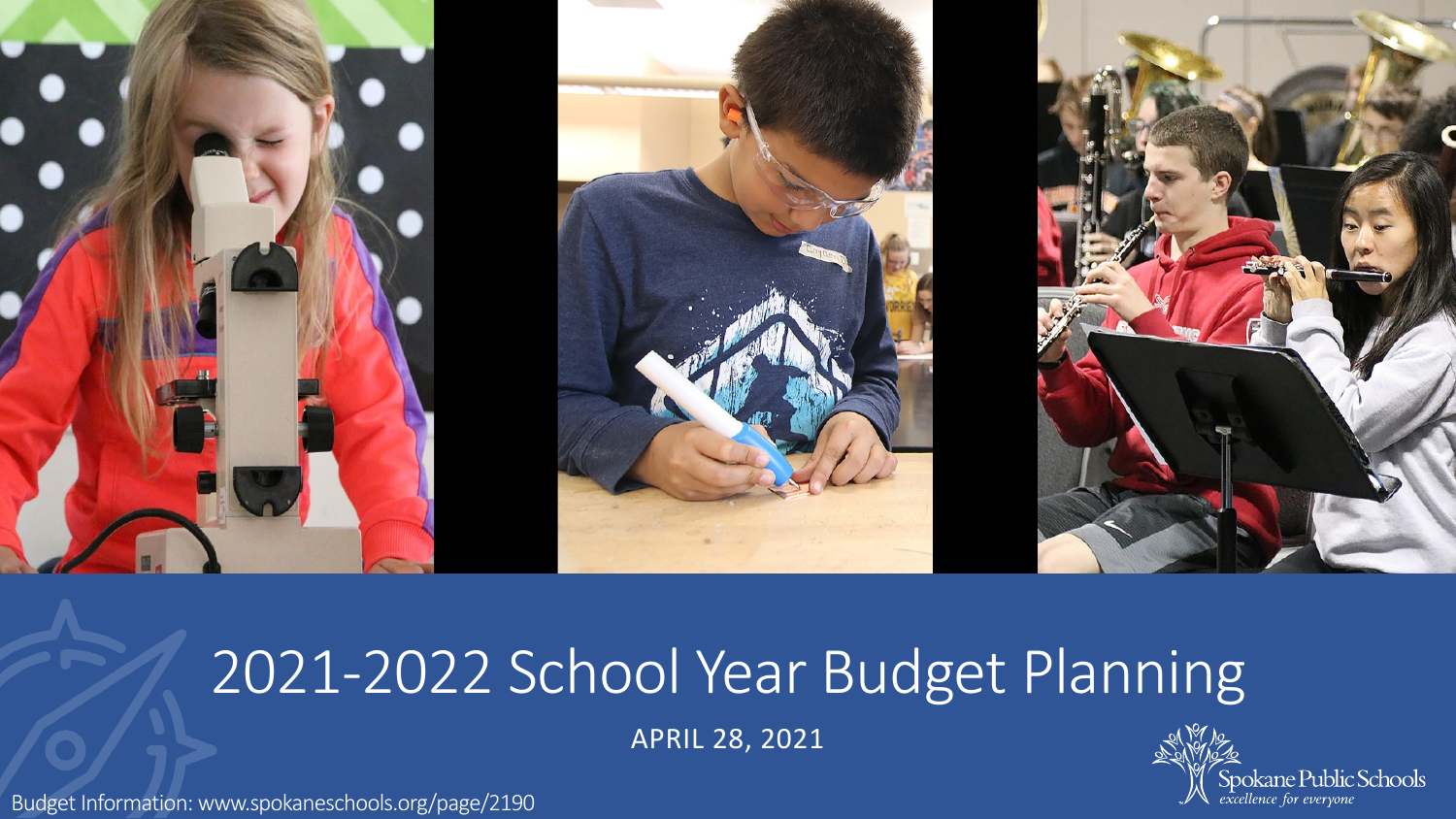

- Enrollment stabilization ESSER funded for SPS
- Transportation funded at average of FY19 and FY20 funding formula
- Federal Special Education funding for extension of transition services for students with disabilities who turned 21 in FY 20 or FY 21 and did not graduate with a regular diploma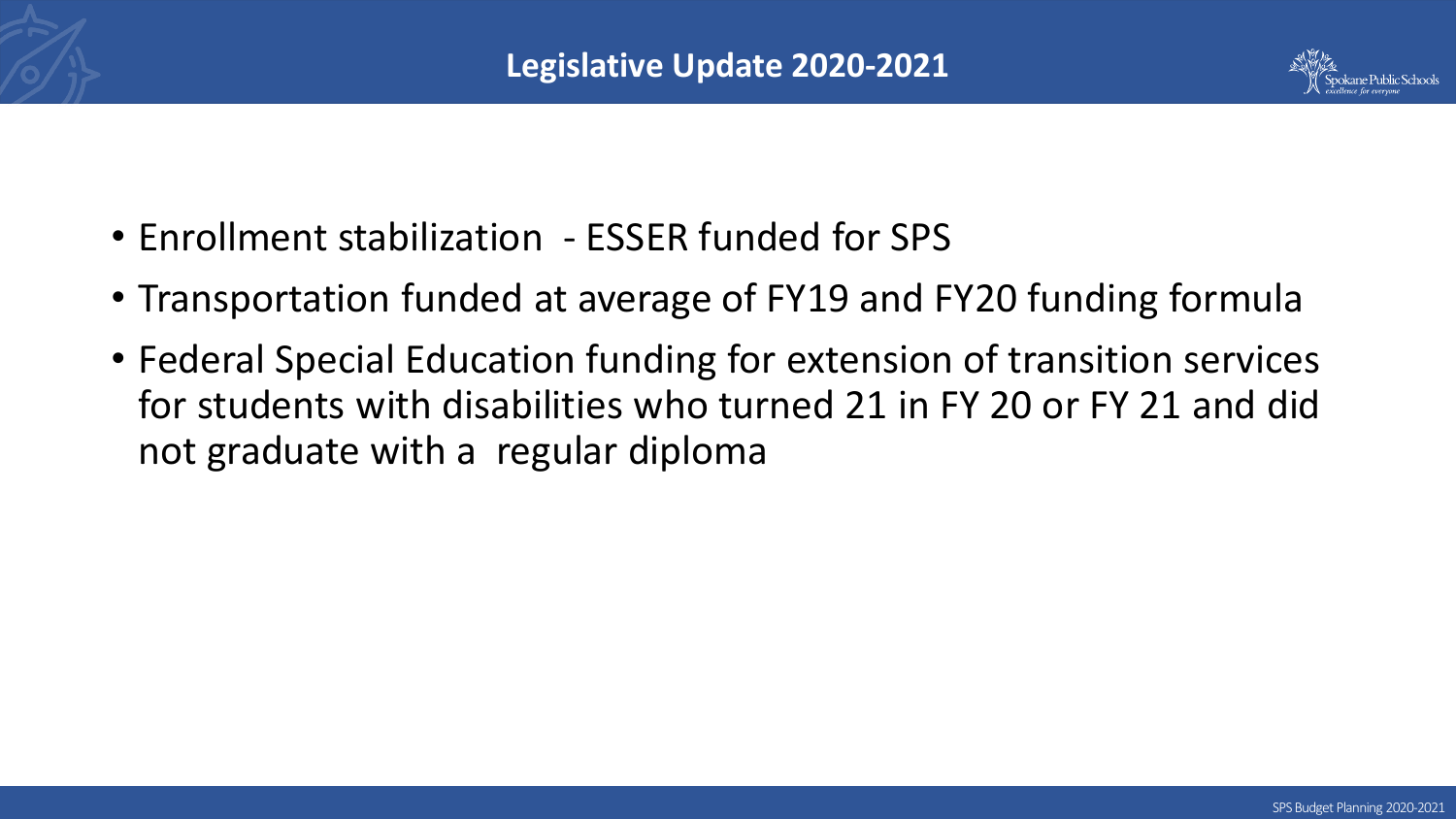

- Confirmed budget assumptions:
	- $\cdot$  IPD 2%
	- SEBB funding \$968 per funded position per month (currently \$1,000)
	- Reduction of retirement contribution rate of 1.3% to 1.6%
	- Reduction of 1% regionalization funding
- Enrollment stabilization hold harmless of up to \$500 per pupil
- Transportation funded at higher of FY20 allocation or formula driven allocation
- Expansion of ECEAP slots & slot rate increase of 10% effective 7/1/21
- Reduced Skill Center class size from 20 to 19 (revenue increase)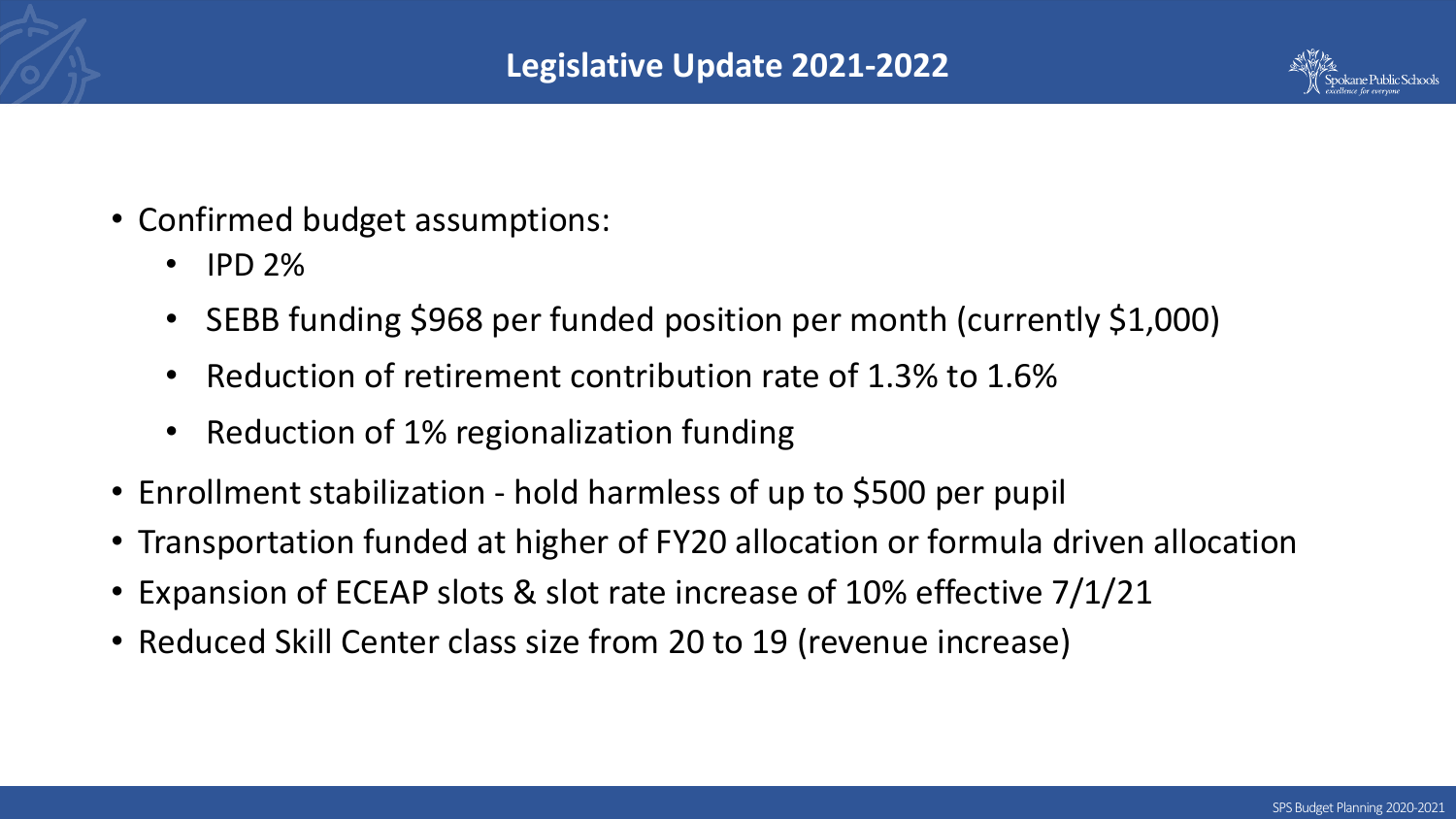

- Add .5 FTE guidance counselors for high poverty schools
- Broadband connectivity \$25 per student MSOC increase
- Funding to eliminate school lunch copays for students eligible for reduced price lunches (pre-K through 12)